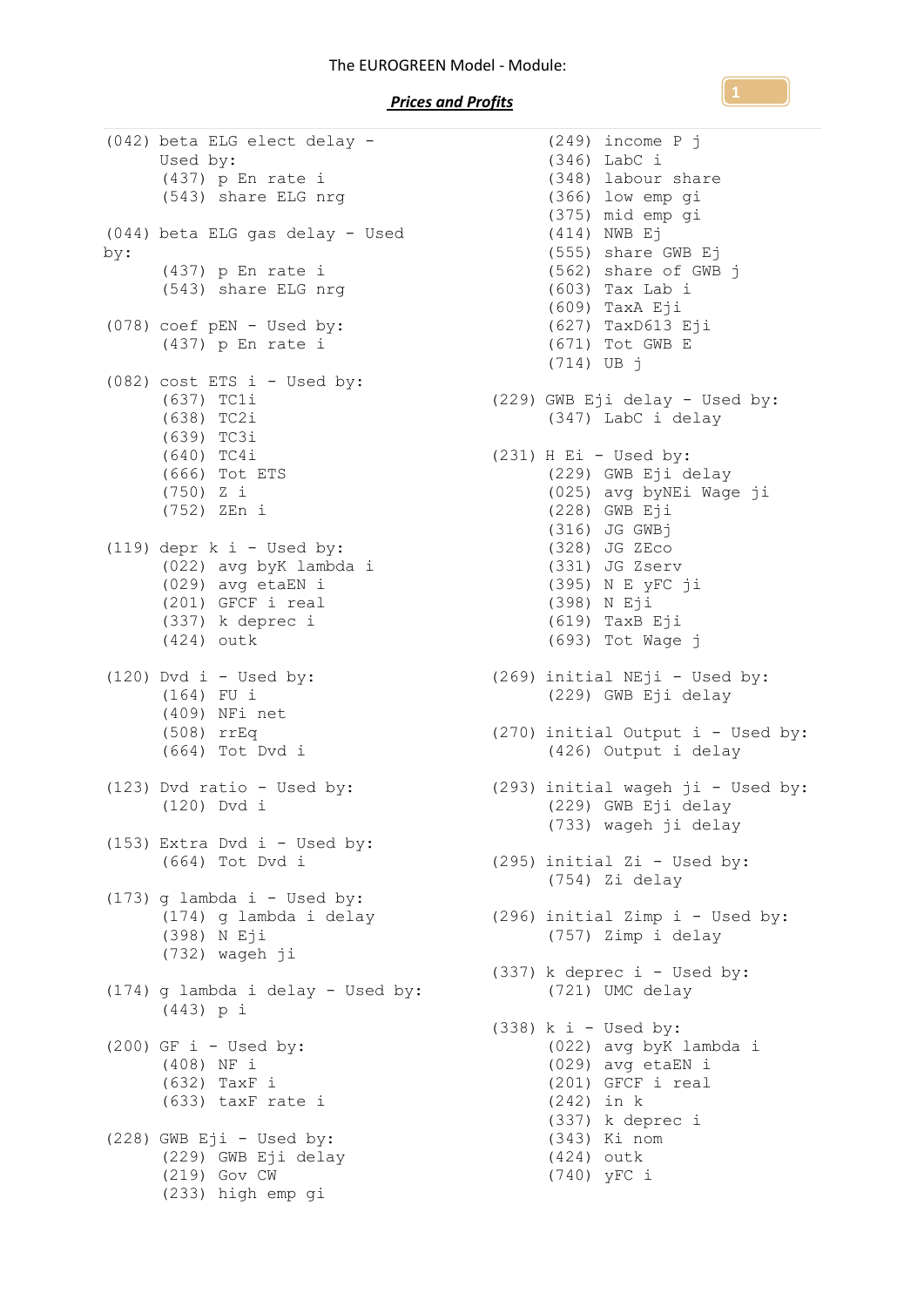*Prices and Profits* 

| (345) LAB industry rate - Used by:<br>(737) Xi                                                                                                                                                                                                                       |
|----------------------------------------------------------------------------------------------------------------------------------------------------------------------------------------------------------------------------------------------------------------------|
| $(346)$ LabC i - Used by:<br>(345) LAB industry rate                                                                                                                                                                                                                 |
| (347) LabC i delay - Used by:<br>(200) GF i<br>(345) LAB industry rate<br>(720) ULC delay                                                                                                                                                                            |
| (356) lambda sens p i - Used by:<br>(443) p i                                                                                                                                                                                                                        |
| (371) markup i - Used by:<br>(443) p i                                                                                                                                                                                                                               |
| $(408)$ NF i - Used by:<br>(339) kappa Fi delay<br>$(120)$ Dvd i<br>$(164)$ FU i<br>(348) labour share<br>(676) Tot NF                                                                                                                                               |
| (426) Output i delay - Used by:<br>(720) ULC delay<br>(721) UMC delay                                                                                                                                                                                                |
| (427) Output i real - Used by:<br>(420) out Services delay<br>(426) Output i delay<br>(028) avg etaEN<br>(398) N Eji<br>(637) TC1i<br>(638) TC2i<br>(639) TC3i<br>(640) TC4i<br>(677) Tot Output real<br>$(700)$ TPES i<br>(728) VAd i<br>(755) Zii<br>(758) Zimp ii |
| $(435)$ p elast - Used by:<br>$(443)$ p i                                                                                                                                                                                                                            |
| $(437)$ p En rate i - Used by:<br>(443) p i                                                                                                                                                                                                                          |
| $(443)$ p i - Used by:<br>$(446)$ p i delay<br>$(238)$ Imp CO2 i<br>(427) Output i real<br>$(434)$ p dom i<br>$(447)$ p i rate<br>(490) real Imp i<br>$(716)$ uc i                                                                                                   |

```
(444) p i 0 - Used by:
     (443) p i
(450) p nrg - Used by:
      (453) p nrg share
(451) p nrg 0 - Used by:
      (450) p nrg
(452) p nrg rate exog - Used by:
     (437) p En rate i
      (450) p nrg
(453) p nrg share -
(594) Tax BCA i - Used by:
     (224) Gov Tax
      (686) Tot Tax BCA
      (750) Z i
(603) Tax Lab i - Used by:
      (602) Tax Lab
(606) Tax VAT i - Used by:
      (200) GF i
      (605) Tax VAT
(624) TaxCO2 i - Used by:
     (224) Gov Tax
      (637) TC1i
      (638) TC2i
      (639) TC3i
      (640) TC4i
      (687) Tot Tax CO2
      (750) Z i
      (752) ZEn i
(625) taxD12 rate i - Used by:
      (219) Gov CW
      (317) JG Lab Eco
      (318) JG Lab Serv
      (346) LabC i
      (347) LabC i delay
      (603) Tax Lab i
(632) TaxF i - Used by:
      (408) NF i
      (688) Tot TaxF
(633) taxF rate i - Used by:
      (632) TaxF i
(636) taxVAT rate i - Used by:
      (443) p i
      (606) Tax VAT i
(663) Tot Dvd - Used by:
      (121) Dvd j
      (122) Dvd Kap
```
**2**